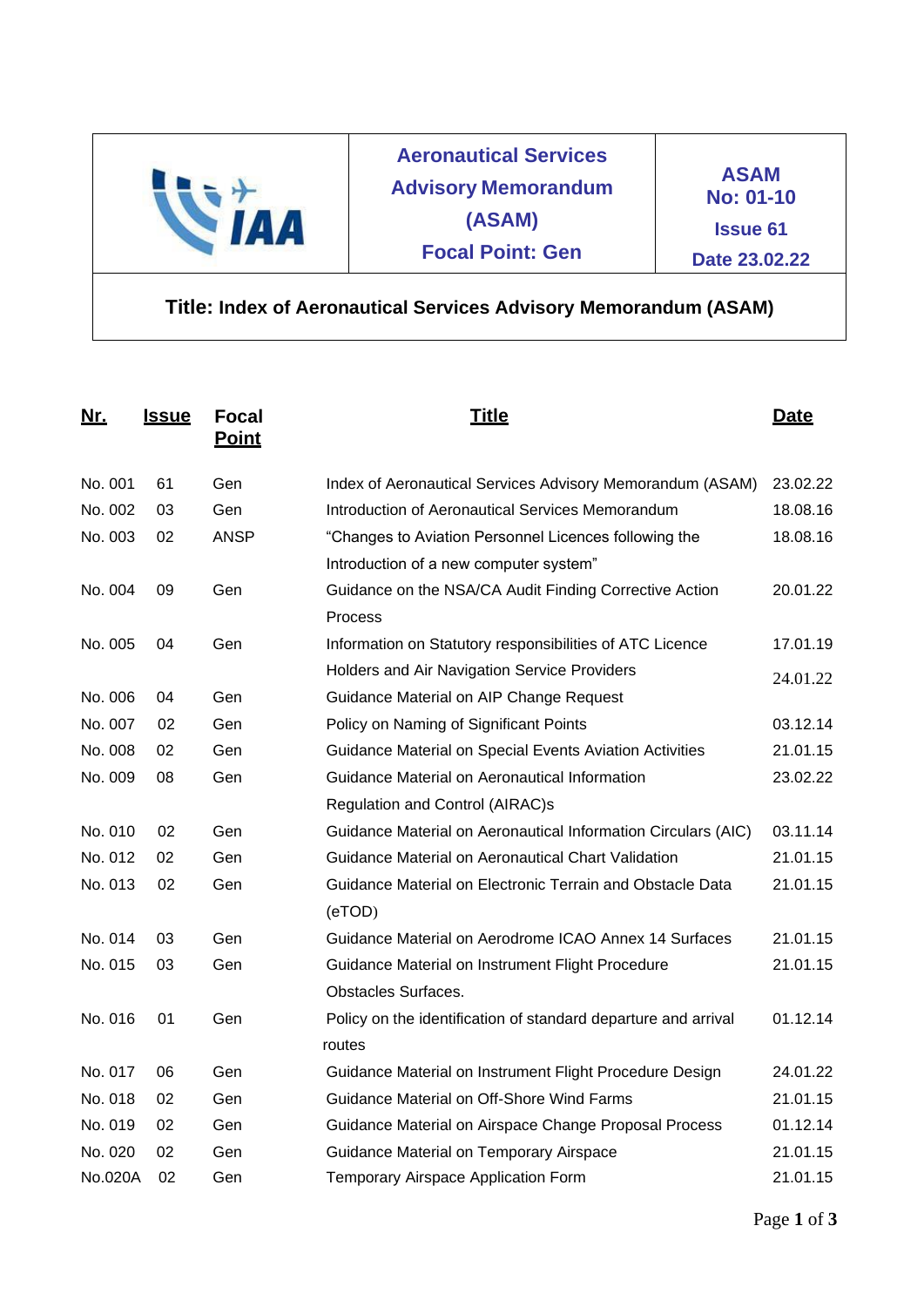| No. 021 | 02 | Gen                     | Guidance Material on Aeronautical Data Collection<br>- An Overview of Techniques.                                                                                                                                                                      | 21.01.15 |
|---------|----|-------------------------|--------------------------------------------------------------------------------------------------------------------------------------------------------------------------------------------------------------------------------------------------------|----------|
| No. 022 | 02 | Gen                     | Guidance Material on Positional Data Preparation                                                                                                                                                                                                       | 18.08.16 |
|         |    |                         | and Validation.                                                                                                                                                                                                                                        |          |
| No. 023 | 02 | Gen                     | Guidance Material on Specification for Obstruction Survey's                                                                                                                                                                                            | 21.01.15 |
| No. 024 | 02 | Gen                     | Guidance Material on European AIS Database (EAD)                                                                                                                                                                                                       | 21.01.15 |
| No. 025 | 03 | Gen                     | Guidance on the Impact of Volcanic Ash on Aviation Ground                                                                                                                                                                                              | 25.06.20 |
|         |    |                         | Facilities.                                                                                                                                                                                                                                            |          |
| No. 026 | 08 | Gen                     | Guidance regarding ATS Provision in the Vicinity of Volcanic<br>Ash.                                                                                                                                                                                   | 16.11.21 |
| No. 027 | 02 | <b>ANSP</b>             | ATS procedures in Low Visibility Operations-<br>Recommendation for Check Minima procedure                                                                                                                                                              | 24.01.22 |
| No. 031 | 07 | Gen                     | Guidance on the requirements for a Test Service Provider<br>to conduct English Language Proficiency Testing of Air<br><b>Traffic Controllers.</b>                                                                                                      | 19.01.22 |
| No. 032 | 10 | Gen                     | Guidance on the application and exposition<br>requirements for training organisations                                                                                                                                                                  | 19.01.22 |
| No. 033 | 05 | <b>ANSP</b>             | Guidance on Air Traffic Controller Unit and Continuation<br>training course approval.                                                                                                                                                                  | 15.01.19 |
| No. 034 | 02 | <b>GEN</b>              | <b>NSA/CA Audit Procedures</b>                                                                                                                                                                                                                         | 17.01.22 |
| No. 035 | 02 | <b>ANSP</b>             | Reminder of legal responsibilities in the provision of an<br><b>Air Traffic Control Service</b>                                                                                                                                                        | 24.01.22 |
| No. 036 | 02 | <b>ANSP</b>             | Changes to an Air Traffic Controller Training Organisation                                                                                                                                                                                             | 24.01.22 |
| No. 037 | 03 | <b>ANSP</b>             | Guidance on the application and exposition requirements<br>for Services Providers seeking Competent Authority certification<br>for the provision of services across the Member State Ireland<br>under Commission Implementing Regulation (EU) 2017/373 | 19.01.22 |
| No.038  | 06 | <b>GEN</b>              | Changes under Commission Regulation (EU) 2017/373<br>that affect the functional system                                                                                                                                                                 | 19.01.22 |
| No.039  | 02 | <b>GEN</b>              | Changes under Commission Regulation (EU) 2017/373 that<br>do not affect the functional system                                                                                                                                                          | 07.01.22 |
| No.040  | 01 | <b>ANSP</b>             | Guidance on the issue of EC declarations of conformity,<br>suitability for use and verification of systems                                                                                                                                             | 16.01.20 |
| No.041  | 01 | <b>ATM/ANS SP</b><br>TO | Human Factors Considerations for Organisations<br>During Covid-19 Restart Activities                                                                                                                                                                   | 10.07.20 |
| No.043  | 01 | <b>ANSP</b>             | Advisory on a Comment Response Document                                                                                                                                                                                                                | 08.04.21 |
| No.044  | 01 | <b>ADR</b>              | Guidance on the Licensing and Certification of Heliports                                                                                                                                                                                               | 08.04.21 |